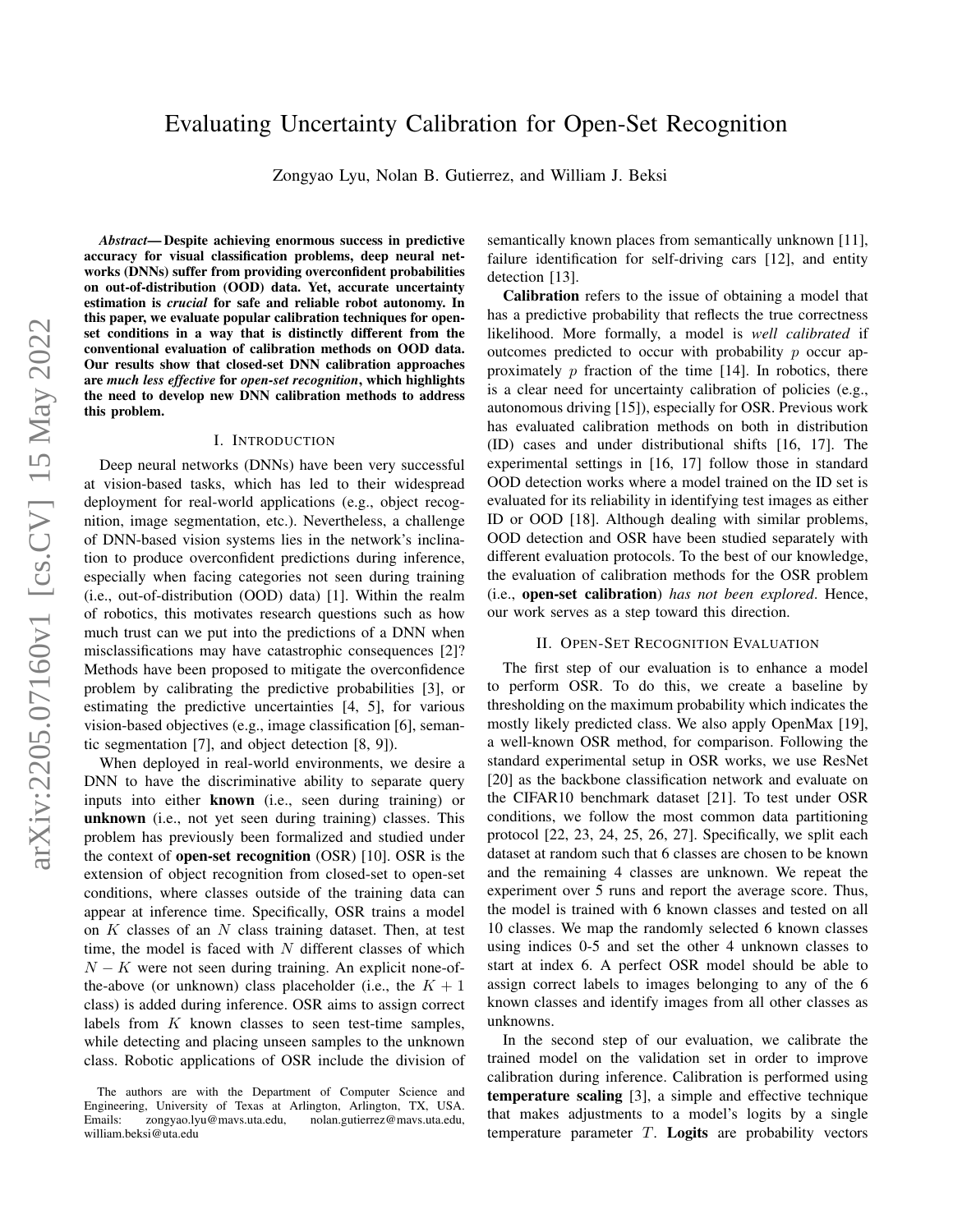produced by a network before the softmax layer for a given input image. Additionally,  $T$  is optimized on a held-out validation set and it can rescale a model's confidence without affecting accuracy. After acquiring an OSR model, we apply temperature scaling on the model's predictive confidence and evaluate the calibration performance in this novel problem setting. Concretely, to apply temperature scaling we reserve 10% of the training data as a validation set for optimizing  $T$  and use the remaining 90% for training the model. To evaluate model calibration, we use the expected calibration error (ECE) [14] to measure the absolute difference between predictive confidence and accuracy. As a result of its simplicity and effectiveness, ECE is the most commonly used metric for model calibration. We also evaluate the Brier score within the framework of OSR as follows. If a trained classifier's prediction  $\hat{Y} \in \mathbb{R}^{N \times K}$ , where N is the number of samples and  $K$  is the number of known classes, then we can obtain a new prediction  $\hat{Y}_{OSR} \in \mathbb{R}^{N \times (K+1)}$  that takes into account the unknown class. For each prediction  $\hat{y} \in \mathbb{R}^K$ we estimate the probability of being unknown, i.e.,

$$
\hat{y}_{\text{unknown}} = \prod_{i=1}^{K} (1 - \hat{y}_i). \tag{1}
$$

Next, we calculate the Brier score by

$$
\frac{1}{N} \sum_{i=1}^{N} \sum_{j=1}^{K} (\hat{Y}_{OSR}^{ij} - Y^{ij})^2,
$$
\n(2)

where the predicted probability and ground truth of the  $j$ th class are  $\hat{Y}_{OSR}^{ij}$  and  $\hat{Y}^{ij}$ , respectively.

# III. EVALUATION RESULTS

We visualize model calibration via **reliability diagrams** [28, 29], where the diagonal represents perfect calibration and any deviation from a perfect diagonal indicates miscalibration. The top rows of Fig. [1](#page-1-0) and Table [I](#page-1-1) present the reliability diagrams and scores for closed-set classification before and after calibration by temperature scaling. We see that temperature scaling significantly improves the model's ability to match the true correctness likelihood in calibrating the predictions for this conventional 10-class closed-set classification problem. In the middle rows of Fig. [1](#page-1-0) and Table [I,](#page-1-1) the reliability diagrams and scores of a classifier operating in open-set conditions by thresholding on its predictive probabilities before and after calibration by temperature scaling are shown. In this scenario, temperature scaling still provides a clear improvement over uncalibrated models. Nonetheless, there exist clear gaps between temperature scaling calibrated confidence and perfectly calibrated confidence thus indicating that the calibration problem for open-set conditions is much more challenging. The bottom rows of Fig. [1](#page-1-0) and Table [I](#page-1-1) demonstrate the reliability diagrams and scores of a classifier operating in open-set conditions by applying OpenMax before and after calibration. Although OpenMax improves classification accuracy, it exhibits no obvious improvement in terms of calibration. In addition, we

<span id="page-1-0"></span>

Fig. 1: The reliability diagrams of the *closed-set* (top row), *open-set* (middle row), and *open-set + OpenMax* (bottom row) methods before (left column) and after (right column) performing temperature scaling calibration.

also conducted these experiments with disparate classification networks such as DenseNet [30] and EfficientNet [31] on the SVHN dataset [32] (see appendix). In all of these experiments, we observed the same findings as above.

## IV. CONCLUSION

In this paper, we assessed the efficacy of calibration methods for OSR. From the evaluation results, we observe that the calibration problem is much more challenging under open-set conditions in comparison to closed-set conditions. Previous techniques that calibrate confidence really well for closed-set classification only provide limited calibration performance for OSR. Moreover, traditional OSR approaches improve accuracy, yet they do not take calibration into consideration. Given these observations, we want to bring the community's attention not only to the pursuit of more accurate OSR methods, but also well-calibrated OSR systems that can perform reliably and safely in open-set settings.

<span id="page-1-1"></span>

| Method       | <b>Measure</b>     | Brier $\downarrow$ | $ECE \perp$ | Accuracy |
|--------------|--------------------|--------------------|-------------|----------|
| Closed-set   | Before calibration | 0.255              | 0.069       | 0.832    |
|              | After calibration  | 0.244              | 0.011       |          |
| Open-set     | Before calibration | 0.814              | 0.346       | 0.603    |
|              | After calibration  | 0.647              | 0.230       |          |
| Open-set $+$ | Before calibration | 0.841              | 0.335       | 0.632    |
| OpenMax      | After calibration  | 0.703              | 0.197       |          |

TABLE I: Brier and ECE scores for closed-set and open-set calibration on CIFAR10 using ResNet.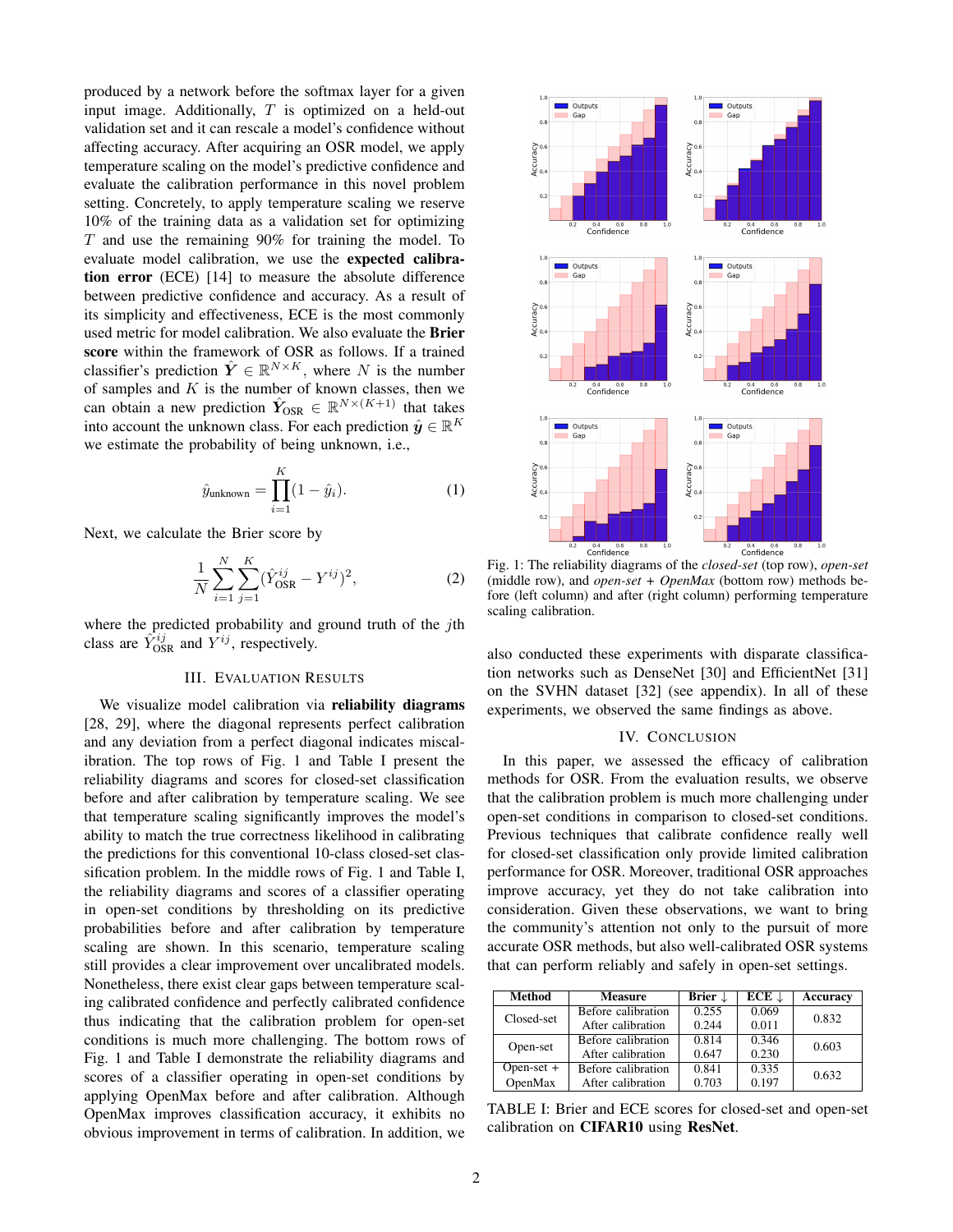#### **REFERENCES**

- [1] M. Hein, M. Andriushchenko, and J. Bitterwolf, "Why relu networks yield high-confidence predictions far away from the training data and how to mitigate the problem," in *Proceedings of the IEEE Conference on Computer Vision and Pattern Recognition (CVPR)*, 2019, pp. 41– 50.
- [2] N. Sünderhauf, O. Brock, W. Scheirer, R. Hadsell, D. Fox, J. Leitner, B. Upcroft, P. Abbeel, W. Burgard, M. Milford, and P. Corke, "The limits and potentials of deep learning for robotics," *The International Journal of Robotics Research*, vol. 37, no. 4-5, pp. 405–420, 2018.
- [3] C. Guo, G. Pleiss, Y. Sun, and K. Q. Weinberger, "On calibration of modern neural networks," in *Proceedings of the International Conference on Machine Learning (ICML)*, 2017, pp. 1321–1330.
- [4] Y. Gal and Z. Ghahramani, "Dropout as a bayesian approximation: Representing model uncertainty in deep learning," in *Proceedings of the International Conference on Machine Learning (ICML)*, 2016, pp. 1050–1059.
- [5] B. Lakshminarayanan, A. Pritzel, and C. Blundell, "Simple and scalable predictive uncertainty estimation using deep ensembles," in *Proceedings of the Conference on Neural Information Processing Systems (NeurIPS)*, 2017, pp. 6402–6413.
- [6] S. Zhao, M. Kim, R. Sahoo, T. Ma, and S. Ermon, "Calibrating predictions to decisions: A novel approach to multi-class calibration," in *Proceedings of the Conference on Neural Information Processing Systems (NeurIPS)*, vol. 34, 2021.
- [7] A. Kendall, V. Badrinarayanan, and R. Cipolla, "Bayesian segnet: Model uncertainty in deep convolutional encoder-decoder architectures for scene understanding," in *Proceedings of the British Machine Vision Conference (BMVC)*, 2017.
- [8] F. Kuppers, J. Kronenberger, A. Shantia, and A. Haselhoff, "Multivariate confidence calibration for object detection," in *Proceedings of the IEEE Conference on Computer Vision and Pattern Recognition (CVPR) Workshops*, 2020, pp. 326–327.
- [9] Z. Lyu, N. B. Gutierrez, and W. J. Beksi, "An uncertainty estimation framework for probabilistic object detection," in *Proceedings of the IEEE International Conference on Automation Science and Engineering (CASE)*, 2021, pp. 1441–1446.
- [10] W. J. Scheirer, A. de Rezende Rocha, A. Sapkota, and T. E. Boult, "Toward open set recognition," *IEEE Transactions on Pattern Analysis and Machine Intelligence*, vol. 35, no. 7, pp. 1757–1772, 2012.
- [11] N. Sünderhauf, F. Dayoub, S. McMahon, B. Talbot, R. Schulz, P. Corke, G. Wyeth, B. Upcroft, and M. Milford, "Place categorization and semantic mapping on a mobile robot," in *IEEE International Conference on Robotics and Automation (ICRA)*, 2016, pp. 5729– 5736.
- [12] M. S. Ramanagopal, C. Anderson, R. Vasudevan, and M. Johnson-Roberson, "Failing to learn: Autonomously identifying perception failures for self-driving cars," *IEEE Robotics and Automation Letters*, vol. 3, no. 4, pp. 3860–3867, 2018.
- [13] P. R. Vieira, P. D. Félix, and L. Macedo, "Open-world active learning with stacking ensemble for self-driving cars," *arXiv preprint arXiv:2109.06628*, 2021.
- [14] M. P. Naeini, G. Cooper, and M. Hauskrecht, "Obtaining well calibrated probabilities using bayesian binning," in *Proceedings of the AAAI Conference on Artificial Intelligence*, 2015.
- [15] F. Nozarian, C. Müller, and P. Slusallek, "Uncertainty quantification and calibration of imitation learning policy in autonomous driving," in *International Workshop on the Foundations of Trustworthy AI Integrating Learning, Optimization and Reasoning*, 2020, pp. 146– 162.
- [16] Y. Ovadia, E. Fertig, J. Ren, Z. Nado, D. Sculley, S. Nowozin, J. Dillon, B. Lakshminarayanan, and J. Snoek, "Can you trust your model's uncertainty? evaluating predictive uncertainty under dataset shift," in *Proceedings of the Conference on Neural Information Processing Systems (NeurIPS)*, vol. 32, 2019.
- [17] M. Minderer, J. Djolonga, R. Romijnders, F. Hubis, X. Zhai, N. Houlsby, D. Tran, and M. Lucic, "Revisiting the calibration of modern neural networks," in *Proceedings of the Conference on Neural Information Processing Systems (NeurIPS)*, vol. 34, 2021.
- [18] D. Hendrycks and K. Gimpel, "A baseline for detecting misclassified and out-of-distribution examples in neural networks," in *Proceedings of the International Conference on Learning Representations (ICLR)*, 2016.
- [19] A. Bendale and T. E. Boult, "Towards open set deep networks," in *Proceedings of the IEEE Conference on Computer Vision and Pattern Recognition (CVPR)*, 2016, pp. 1563–1572.
- [20] K. He, X. Zhang, S. Ren, and J. Sun, "Deep residual learning for image recognition," in *Proceedings of the IEEE Conference on Computer Vision and Pattern Recognition (CVPR)*, 2016, pp. 770–778.
- [21] A. Krizhevsky and G. Hinton, "Learning multiple layers of features from tiny images," University of Toronto, Toronto, Tech. Rep., 2009.
- [22] L. Neal, M. Olson, X. Fern, W.-K. Wong, and F. Li, "Open set learning with counterfactual images," in *Proceedings of the European Conference on Computer Vision (ECCV)*, 2018, pp. 613–628.
- [23] R. Yoshihashi, W. Shao, R. Kawakami, S. You, M. Iida, and T. Naemura, "Classification-reconstruction learning for open-set recognition," in *Proceedings of the IEEE Conference on Computer Vision and Pattern Recognition (CVPR)*, 2019, pp. 4016–4025.
- [24] P. Oza and V. M. Patel, "C2ae: Class conditioned auto-encoder for open-set recognition," in *Proceedings of the IEEE Conference on Computer Vision and Pattern Recognition (CVPR)*, 2019, pp. 2307– 2316.
- [25] P. Perera, V. I. Morariu, R. Jain, V. Manjunatha, C. Wigington, V. Ordonez, and V. M. Patel, "Generative-discriminative feature representations for open-set recognition," in *Proceedings of the IEEE Conference on Computer Vision and Pattern Recognition (CVPR)*, 2020, pp. 11 814–11 823.
- [26] H. Zhang, A. Li, J. Guo, and Y. Guo, "Hybrid models for open set recognition," in *Proceedings of the European Conference on Computer Vision (ECCV)*. Springer, 2020, pp. 102–117.
- [27] D.-W. Zhou, H.-J. Ye, and D.-C. Zhan, "Learning placeholders for open-set recognition," in *Proceedings of the IEEE Conference on Computer Vision and Pattern Recognition (CVPR)*, 2021, pp. 4401– 4410.
- [28] M. H. DeGroot and S. E. Fienberg, "The comparison and evaluation of forecasters," *Journal of the Royal Statistical Society: Series D (The Statistician)*, vol. 32, no. 1-2, pp. 12–22, 1983.
- [29] A. Niculescu-Mizil and R. Caruana, "Predicting good probabilities with supervised learning," in *Proceedings of the International Conference on Machine Learning (ICML)*, 2005, pp. 625–632.
- [30] G. Huang, Z. Liu, L. Van Der Maaten, and K. Q. Weinberger, "Densely connected convolutional networks," in *Proceedings of the IEEE Conference on Computer Vision and Pattern Recognition (CVPR)*, 2017, pp. 4700–4708.
- [31] M. Tan and Q. Le, "Efficientnet: Rethinking model scaling for convolutional neural networks," in *Proceedings of the International Conference on Machine Learning (ICML)*, 2019, pp. 6105–6114.
- [32] Y. Netzer, T. Wang, A. Coates, A. Bissacco, B. Wu, and A. Y. Ng, "Reading digits in natural images with unsupervised feature learning," in *Proceedings of the Conference on Neural Information Processing Systems (NeurIPS) Workshops*, 2011.

#### APPENDIX

| Method       | <b>Measure</b>     | Brier $\downarrow$ | $ECE \downarrow$ | Accuracy |
|--------------|--------------------|--------------------|------------------|----------|
| Closed-set   | Before calibration | 0.085              | 0.009            | 0.943    |
|              | After calibration  | 0.084              | 0.006            |          |
| Open-set     | Before calibration | 0.434              | 0.220            | 0.793    |
|              | After calibration  | 0.406              | 0.204            |          |
| $Open-set +$ | Before calibration | 0.496              | 0.224            | 0.811    |
| OpenMax      | After calibration  | 0.489              | 0.218            |          |

TABLE II: Brier and ECE scores for closed-set and open-set calibration on SVHN using ResNet.

| Method       | <b>Measure</b>     | Brier $\downarrow$ | $ECE \perp$ | Accuracy |
|--------------|--------------------|--------------------|-------------|----------|
| Closed-set   | Before calibration | 0.246              | 0.070       | 0.835    |
|              | After calibration  | 0.234              | 0.012       |          |
| Open-set     | Before calibration | 0.788              | 0.357       | 0.645    |
|              | After calibration  | 0.643              | 0.269       |          |
| Open-set $+$ | Before calibration | 0.861              | 0.369       | 0.666    |
| OpenMax      | After calibration  | 0.755              | 0.268       |          |

TABLE III: Brier and ECE scores for closed-set and open-set calibration on CIFAR10 using DenseNet.